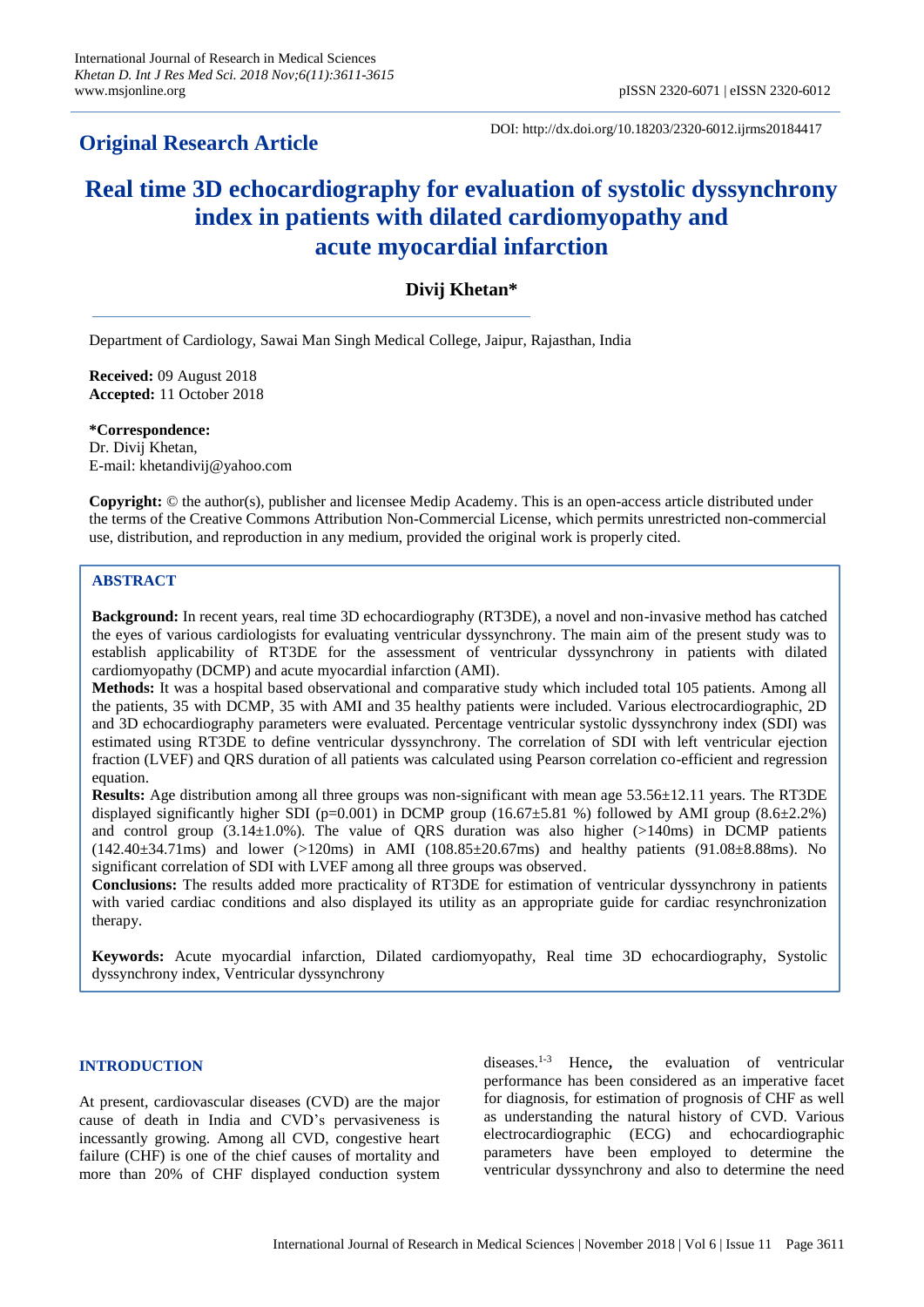of cardiac resynchronization therapy (CRT) in patient of CHF. The CRT embroils synchronized pacing of both ventricles which helps to restore the left ventricular synchrony and to improve mechanical function of the left ventricle.<sup>4</sup> From several years, ECG-QRS duration (>120ms) and left ventricular ejection fraction (LVEF ≤35%) assist as a chief indication for CRT. However, around 30% patients failed to response to CRT despite of wider QRS, which led to practice various echocardiographic parameters to define ventricular dyssynchrony and CRT.<sup>5-8</sup>

Several echocardiographic modalities such as M-mode, 2D-echocardiography with strain, strain-rate, tissue tracking techniques and tissue Doppler imaging; and real time 3D-echocardiography (RT3DE) have been used to assess ventricular systolic performance.3,7,9,10 The use of RT3DE impart several advantages over other conventional modalities as it offers an accurate and quantitative means of computing the global and regional ventricular function from multiple observational planes and is not based on the geometric interference.<sup>3,5</sup> Numerous studies in literature have determined the use of ventricular dyssynchrony to guide the CRT for heart failure patients. $2,11-15$ 

The cardiac ventricular systolic dyssynchrony index (SDI) has been measured by RT3DE using 16/17 myocardial segment model to quantify the ventricular mechanical dyssynchrony.<sup>16</sup> The %SDI is the standard deviation of the mean end-systolic contraction time of each cardiac segment in comparison with the global endsystolic contraction. Here, the present study sought to establish feasibility of RT3DE for the assessment of ventricular dyssynchrony in varied cardiac abnormalities. It also compared ventricular dyssynchrony (analysed by RT3DE) with LVEF measurements and QRS duration (analysed with 2D and RT3D echocardiography) in healthy and in patients with acute myocardial infarction (AMI) and dilated cardiomyopathy (DCMP).

#### **METHODS**

It was a hospital based observational and comparative study conducted at a tertiary care centre in India. The study enrolled total 105 patients which was an amalgam of 35 patients with ST-segment elevated acute myocardial infarction (AMI), 35 patients with dilated cardiomyopathy (DCMP) and 35 patients with normal cardiac function as control group. The written consent was obtained from each patient before the commencement of the study.

The inclusion criteria of the study were: age  $\geq$  18 years; for study groups- patient with ST-segment elevated AMI and patients with DCMP of various etiologies; for control group-patients with normal 2D and 3D echocardiographic analysis, normal conventional Doppler and tissue Doppler; and normal 12 lead ECG; or healthy humans. The exclusion criteria were: technically inadequate quality of 2D and 3D echocardiogram, patients with irregularity of the heart rhythm and patients with atrial fibrillation.

The routine demographic, biochemical, clinical, ECG and echocardiographic characteristics were evaluated for all the patients in the study. The parameters estimated for 2D and 3D echocardiography were left ventricular enddiastolic volume (LVEDV), left ventricular end-systolic volume (LVESV) and LVEF (Simpson's rule). Percentage left ventricular systolic dyssynchrony index (SDI) was estimated using RT3DE to define ventricular dyssynchrony. The 16-ventricular segment model was used for the analysis of left ventricular contractility. The left ventricular dyssynchrony index represents the variation of left ventricular volumes in relation to their temporal occurrence within the cardiac cycle, i.e. it represents the change of the global systolic volume into global diastolic volume from the temporal point of view. The %SDI delineates the standard deviation of the mean end-systolic contraction time of each cardiac segment in comparison to the global end-systolic contraction. 3D echocardiographic images were developed in the sequence of the 2D echocardiographic test. The images were obtained with the same echocardiographic equipment, using a matrix transducer with the patient in expiratory breath hold.

All statistical analysis was performed using Statistical Package for the Social Sciences (version 15; Chicago, IL, USA). The continuous variables were articulated as mean  $±$  standard deviation (SD) and qualitative variables were expressed as frequency and percentage. Analysis of variance (ANOVA) test was performed to compare QRS duration, the 2D and 3D echocardiographic parameters (LVEF, LVESV, LVEDV and 3D echo-SDI) among DCMP, AMI and control group. The correlation of SDI with 2D and 3D EF among DCMP, AMI and control groups and; SDI with QRS duration of all patients was calculated using Pearson correlation co-efficient and regression equation.

#### **RESULTS**

The present study involved total 105 patients and among all 35 were healthy patients, 35 with AMI and 35 with DCMP. The details of age distribution and gender distribution among all three groups are outlined in Table 1. Age distribution among all three groups was nonsignificant with mean age 53.56±12.11 years. The study included 82 (78%) male patients without any significant difference among the groups.

Table 1 also comprehends the distribution and values of different parameters of ECG, 2D and 3D echocardiography among DCMP, AMI and control groups. The control group showed QRS duration of 91.08±8.88ms on surface ECG. In addition, echocardiography examinations were normal and ruled out valve disease or any other cardiomyopathy. The AMI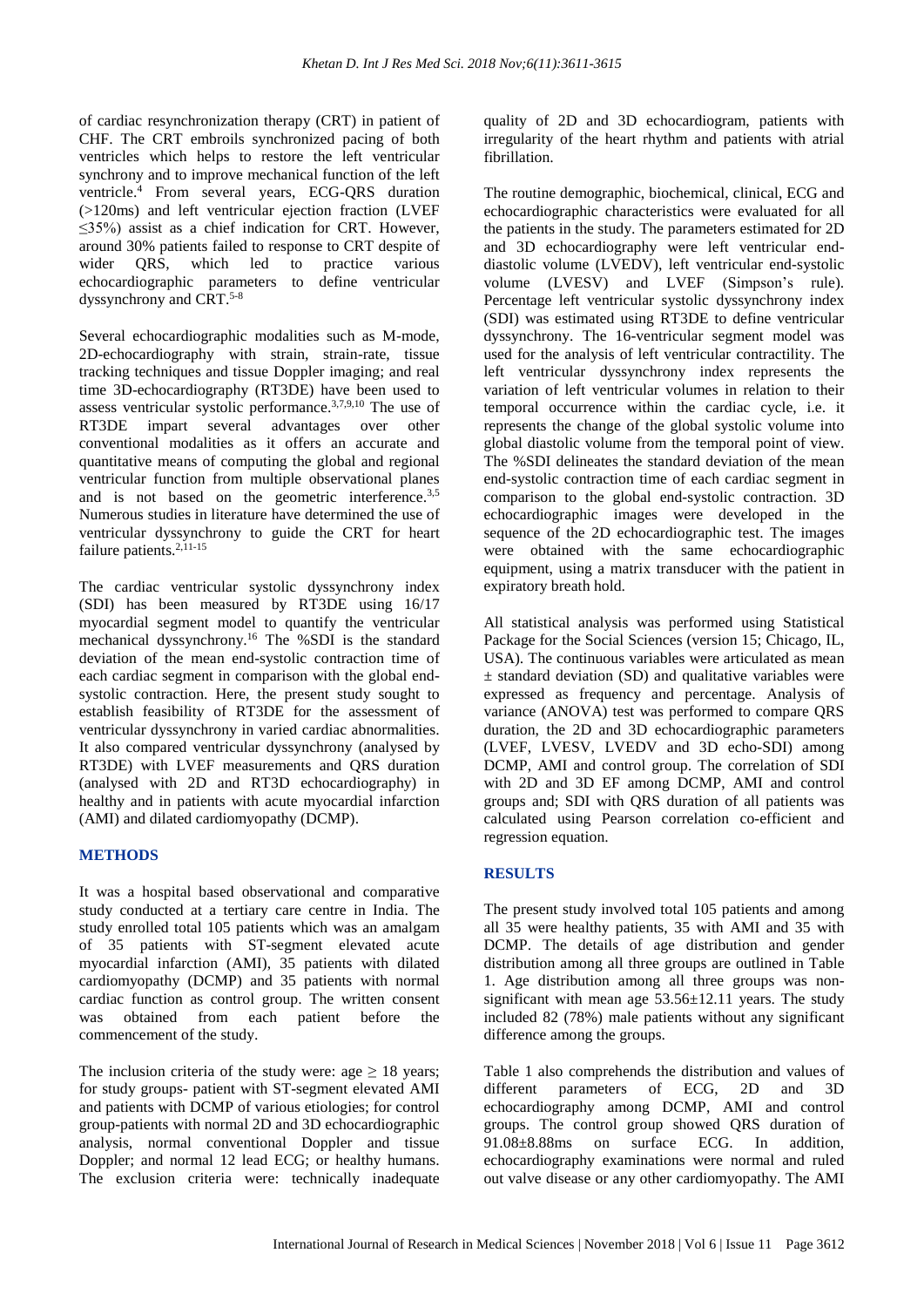group showed QRS duration of 108.85±20.67ms with 5 left bundle branch block (LBBB) and 1 right bundle branch block (RBBB). The localization of the AMI was anterior in 22 patients and infero-posterior in 13 patients. The DCMP group showed QRS duration of 142.40±34.71ms with 15 LBBB and 6 RBBB. The incidences of LBBB and RBBB both were significantly higher in DCMP group compared to AMI.

#### **Table 1: Demographic and cardiac function diagnostic parameters in all three groups.**

| <b>Variables</b>                         | <b>DCMP</b>        | <b>AMI</b>         | <b>Control</b>     | <b>P-value</b>           |  |  |  |
|------------------------------------------|--------------------|--------------------|--------------------|--------------------------|--|--|--|
| Age                                      | $50.85 \pm 12.17$  | $55.97 \pm 10.73$  | $53.85 \pm 13.11$  |                          |  |  |  |
| Male                                     | 29 (82.9%)         | 28 (80.0%)         | 25 (71.4%)         | $\overline{\phantom{a}}$ |  |  |  |
| <b>Parameters of ECG</b>                 |                    |                    |                    |                          |  |  |  |
| <b>LBBB</b>                              | 15 (42.9%)         | 5(14.3%)           | $\theta$           | $\overline{\phantom{a}}$ |  |  |  |
| <b>RBBB</b>                              | $6(17.1\%)$        | $1(2.9\%)$         | $\Omega$           | -                        |  |  |  |
| Normal                                   | $14(40.0\%)$       | 29 (82.9%)         | 35 (100%)          | $\overline{\phantom{a}}$ |  |  |  |
| QRS (ms)                                 | $142.40 \pm 34.71$ | $108.85 \pm 20.67$ | $91.08 \pm 8.88$   | 0.001                    |  |  |  |
| <b>Parameters of 2D Echocardiography</b> |                    |                    |                    |                          |  |  |  |
| EF(%)                                    | $26.88 \pm 5.87$   | $35.62{\pm}4.92$   | $62.65 \pm 2.82$   | 0.001                    |  |  |  |
| $ESV$ (ml)                               | $110.08 \pm 27.67$ | $69.60 \pm 9.55$   | $40.97 \pm 5.84$   | 0.001                    |  |  |  |
| $EDV$ (ml)                               | 149.40±32.57       | $107.67 \pm 12.23$ | $110.10\pm14.36$   | 0.001                    |  |  |  |
| <b>Parameters of 3D Echocardiography</b> |                    |                    |                    |                          |  |  |  |
| EF(%)                                    | $23.51 \pm 5.23$   | $33.00 \pm 5.38$   | $64.08 \pm 3.40$   | 0.001                    |  |  |  |
| $ESV$ (ml)                               | $117.78 \pm 29.34$ | $74.07 \pm 10.60$  | $39.50 \pm 5.37$   | 0.001                    |  |  |  |
| $EDV$ (ml)                               | 152.36±32.76       | $110.44 \pm 11.92$ | $110.39 \pm 13.63$ | 0.001                    |  |  |  |
| $SDI$ $(\%)$                             | $16.67 \pm 5.81$   | $8.60 \pm 2.21$    | $3.14 \pm 1.00$    | 0.001                    |  |  |  |

#### **Table 2: Correlation of SDI with other variables.**

| <b>Variables</b>                 |                     | <b>DCMP</b> | <b>AMI</b> | <b>Control</b> |
|----------------------------------|---------------------|-------------|------------|----------------|
| 3D EF                            | Pearson correlation | 0.294       | 0.010      | $-0.030$       |
|                                  | P-value             | 0.086       | 0.954      | 0.863          |
| 2DEF                             | Pearson correlation | 0.302       | 0.016      | $-0.096$       |
|                                  | P-value             | 0.078       | 0.929      | 0.584          |
|                                  | Pearson correlation | 0.67        |            |                |
| QRS (among all $n=105$ patients) | P-value             | 0.0001      |            |                |

There was a significant difference among three groups in terms of 3D echo variables like LVEF, LVEDV and LVESV. The patients with DCMP showed significantly larger LV volumes (LVESV: 117.78±29.34ml and LVEDV: 152.36±32.76ml) and lower EF (LVEF: 23.51±5.23%) compared to the patients with AMI (LVESV: 74.07±10.60ml; LVEDV: 110.44±11.92ml and LVEF: 33.00±5.38%) and healthy patients (LVESV: 39.50±5.37ml; LVEDV: 110.39±13.63ml and LVEF: 64.08±3.40%)

The RT3DE displayed significantly higher SDI  $(p=0.001)$ in DCMP group  $(16.67 \pm 5.81\%)$  in comparison to AMI group  $(8.6\pm 2.2\%)$  and control group  $(3.14\pm 1.0\%)$ . The cut-off value used to define LV mechanical dyssynchrony was defined arbitrarily as mean + 3SD of the SDI value found in the healthy population of the present study  $(SDI=6%).$ 

No significant correlation of SDI with LVEF measured by 2D and 3D echocardiography among all three groups was observed.

While on other hand, a significant positive correlation was observed between SDI and QRS duration among all groups. A higher SDI was strongly and significantly associated with wider QRS duration. The correlation of SDI with 2D and 3D LVEF and QRS are specified in Table 2.

#### **DISCUSSION**

The CRT has been considered as highly beneficial therapy in patients with severe heart failure as it has significantly improved survival rate, quality of life, LVEF, oxygen consumption and exercise tolerance posttherapy.4,17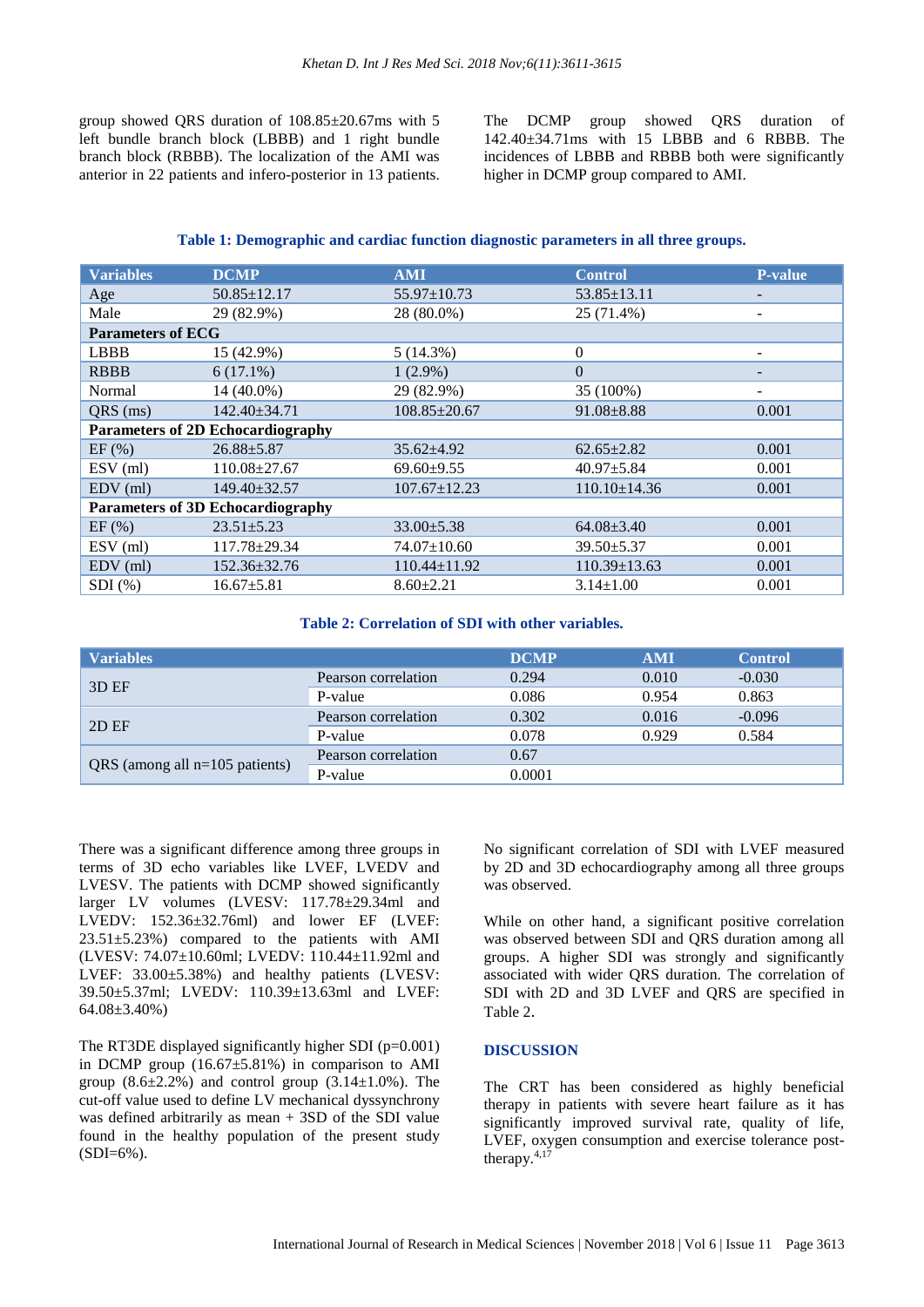As per standard guidelines, electrocardiographic QRS duration (>120ms) has been used to define LV dyssynchrony but its use still remain controversial to predict response of CRT. Furthermore, various studies proved that several echocardiographic methods did not provide accurate detection of electromechanical ventricular dyssynchrony and also failed to select appropriate candidate for CRT.7,9,10 Thus, there has been still lack of apt echocardiographic method for evaluation ventricular dyssynchrony and also a guide for CRT.<sup>18</sup> Nowadays, RT3DE, a unique and emerging imaging technique, has been in practice for precise assessment of ventricular performance and also to decide the need for resynchronization therapy for CHF patients.

In the present study, SDI was calculated using RT3DE for estimation of electromechanical ventricular dyssynchrony in three different group of patients (DCMP, AMI and healthy). The SDI value in this study represented different degrees of synchronicity with respect to different cardiac conditions. Various studies have been available in literature which demonstrated applicability of RT3DE for estimation of electromechanical dyssynchrony in different cardiac clinical settings.<sup>5,19</sup> It has been found in previous study that SDI assessed with RT3DE was significantly higher value in patients with DCMP  $(14.3\pm7.5\%)$ .<sup>9</sup> In similar to this, the present study also displayed significantly higher value of SDI in DCMP patients  $(16.67 \pm 5.81\%)$  and also in AMI patients  $(8.60 \pm 2.21\%)$  compared to healthy patients  $(3.14 \pm 1.00\%)$ . A meta-analysis of total 73 studies demonstrated 94% feasibility of RT3DE for the assessment of ventricular dyssynchrony and also stated that SDI provides good predictive response to CRT.<sup>5</sup>

Numerous studies in the literature demonstrated the negative correlation of SDI value measured using RT3DE with 2D and 3D LVEF i.e. lowered the LVEF higher the value of SDI $^{3,9,20}$  In contrast to this, in the present study didn't showed significant correlation of SDI and both 2D and 3D LVEF in any group of patients (Table 2). Furthermore, the study by Tani T et al, reported a significant positive correlation between QRS width with SDI ( $r = -0.41$ ,  $p < 0.0001$ ) which was homogenous with the results of the present study ( $r = 0.67$ ,  $p < 0.0001$ ).<sup>20</sup> On contrary, the results of study by Kapetanakis et al revealed a weak relation of QRS with SDI.<sup>2</sup>

The values of LVEF, systolic and diastolic ventricular volumes obtained using 2D and 3D echocardiographies were varied from each other but the difference was statistically non-significant for all three groups. In this study, SDI cut-off value to delineate the ventricular dyssynchrony was 6% which was almost similar to the previous other studies.9,13 All these results have added more value to the use of RT3DE for evaluation of ventricular dyssynchrony in patients with varied clinical cardiac conditions and also displayed its utility as an appropriate guide for CRT.

Despite technological advances, RT3DE still has limited applicability in patients with difficult acoustic windows. In our case, 10 patients were excluded from analysis due to bad quality images, which yields a feasibility rate around 90%. Another limitation that should be taken into account was the low frame rate of the acquired data which led to lack of reproducibility of the measurements and could be included in the future studies. We did not demonstrate a cut-off value in patients with dilated cardiomyopathy from which mid-long-term response to CRT could be predicted. Indeed, this was not the aim of the present study so in future studies such cases could be included. The study should be broadened to include a greater number of patients with ventricular dysfunction in different clinical situations, such as individuals with atrial fibrillation and patients with narrow QRS with evidence of electromechanical dyssynchrony.

#### **CONCLUSION**

The RT3DE can be considered as an evolving noninvasive method for the quantitative assessment of global as well as segmental/regional (even in most delayed myocardial area) ventricular dyssynchrony in patient with severe clinical cardiac conditions and also helps to optimise the use CRT. 3D-echo SDI can be considered a novel echo parameter to define ventricular dyssynchrony as no other echo parameters defining dyssynchrony has been approved so far in any guidelines.

*Funding: No funding sources Conflict of interest: None declared Ethical approval: The study was approved by the Institutional Ethics Committee*

#### **REFERENCES**

- 1. Huffman MD, Prabhakaran D. Heart failure: epidemiology and prevention in India. National Med J India. 2010;23:283.
- 2. Kapetanakis S, Kearney M, Siva A, Gall N, Cooklin M, Monaghan M. Real-time three-dimensional echocardiography: a novel technique to quantify global left ventricular mechanical dyssynchrony. Circulation. 2005;112:992-1000.
- 3. Vieira MLC, Cury AF, Naccarato gaf, de Oliveira Waa, Cordovil A, Rodrigues ACT, et al. Threedimensional echocardiographic electromechanical synchrony: Compared to the three-dimensional and two-dimensional ejection fraction for Left ventricular systolic performance analysis. Einstein (São Paulo). 2008;6:445-51.
- 4. Budzikowski AS. Cardiac Resynchronization Therapy: Background, Practice Essentials, Indications and Contraindications. Medscape. 2014.
- 5. Kleijn SA, Aly MF, Knol DL, Terwee CB, Jansma EP, Abd El-Hady YA, et al. A meta-analysis of left ventricular dyssynchrony assessment and prediction of response to cardiac resynchronization therapy by